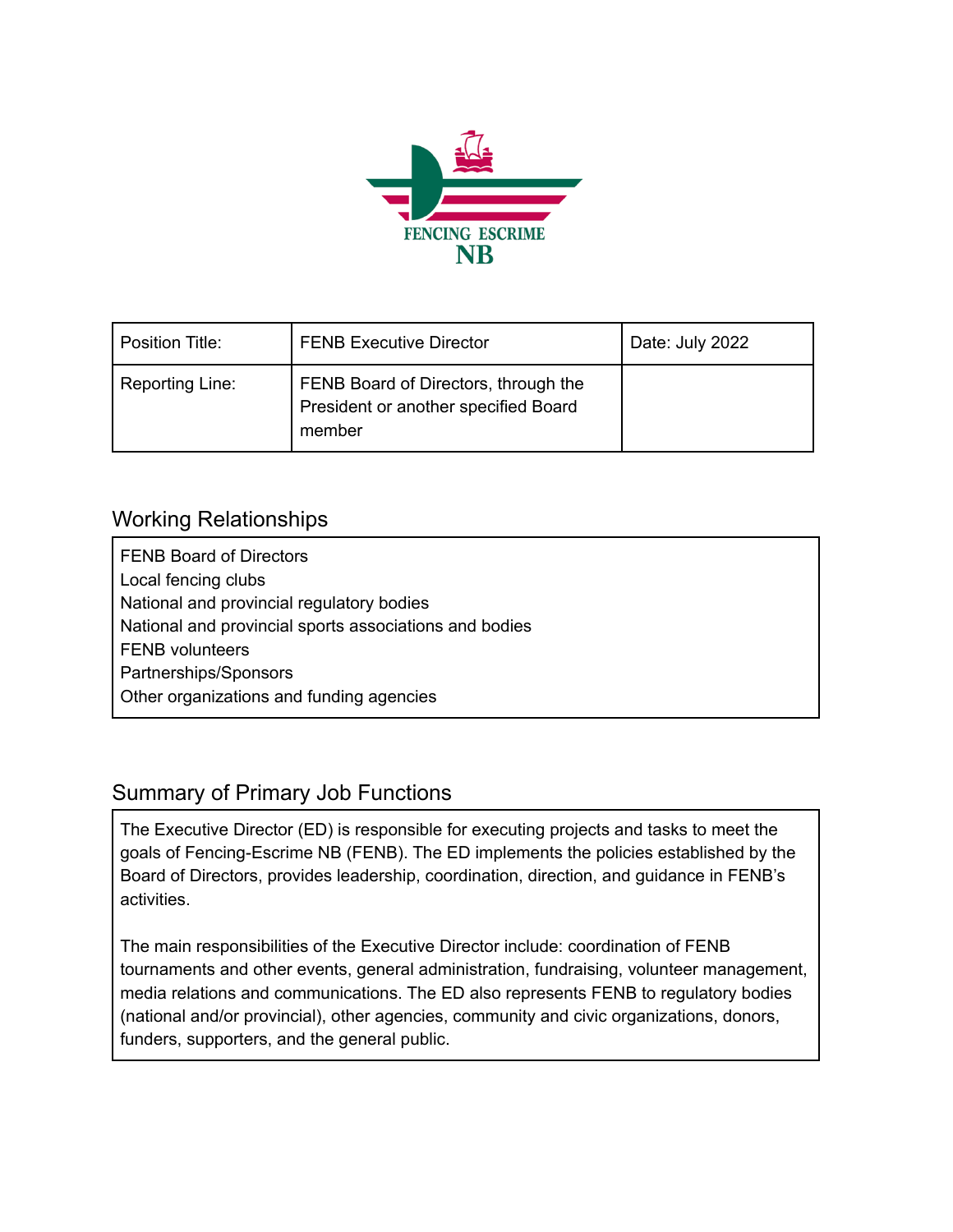Duties and Responsibilities:

- Support Board of Directors (35%)
	- Ensure operations of FENB are in adherence to by-laws
	- Keep the Board informed (on a timely basis) of significant issues affecting the development and delivery of programs and services
	- Attend board meetings and act as recording secretary
	- Primary contact with Canadian Fencing Federation and SportNB
	- Provide operational support for sub-committees, including implementing logistics, documenting and following up on action items and recruitment of new members
	- Prepare reports, including policy documents and funding applications and reports, for necessary stakeholders, such as SportNB, GoNB, and sponsors
	- Manage and implement the FENB SafeSport Program including sport dispute resolution
	- Inform the board of risks to FENB's people (clients, staff, management, volunteers), property, finances, goodwill, image, and implement measures to control risks
	- Ensure that the Board of Directors and FENB carry appropriate and adequate insurance coverage
	- Recommend changes to policies and procedures that would improve FENB operations
	- Recruit and train adequate volunteers as coaches, armourers, secretariats, referees, social media and web content as required to support and promote a thriving and competitive fencing culture in New Brunswick etc.
	- Ensure requirements/certifications are up to date (e.g., Respect in Sport, first aid, police checks)
- Coordination of fencing tournaments, camps, clinics, and training with respective committees (30%)
	- In cooperation with local fencing clubs, establish an annual calendar of fencing tournaments, training camps, clinics; including out-of-province events
	- Plan and coordinate FENB training camps and clinics. Logistics include, but are not limited to, hiring coaches, renting space, coordinating accommodations and travel, and providing equipment